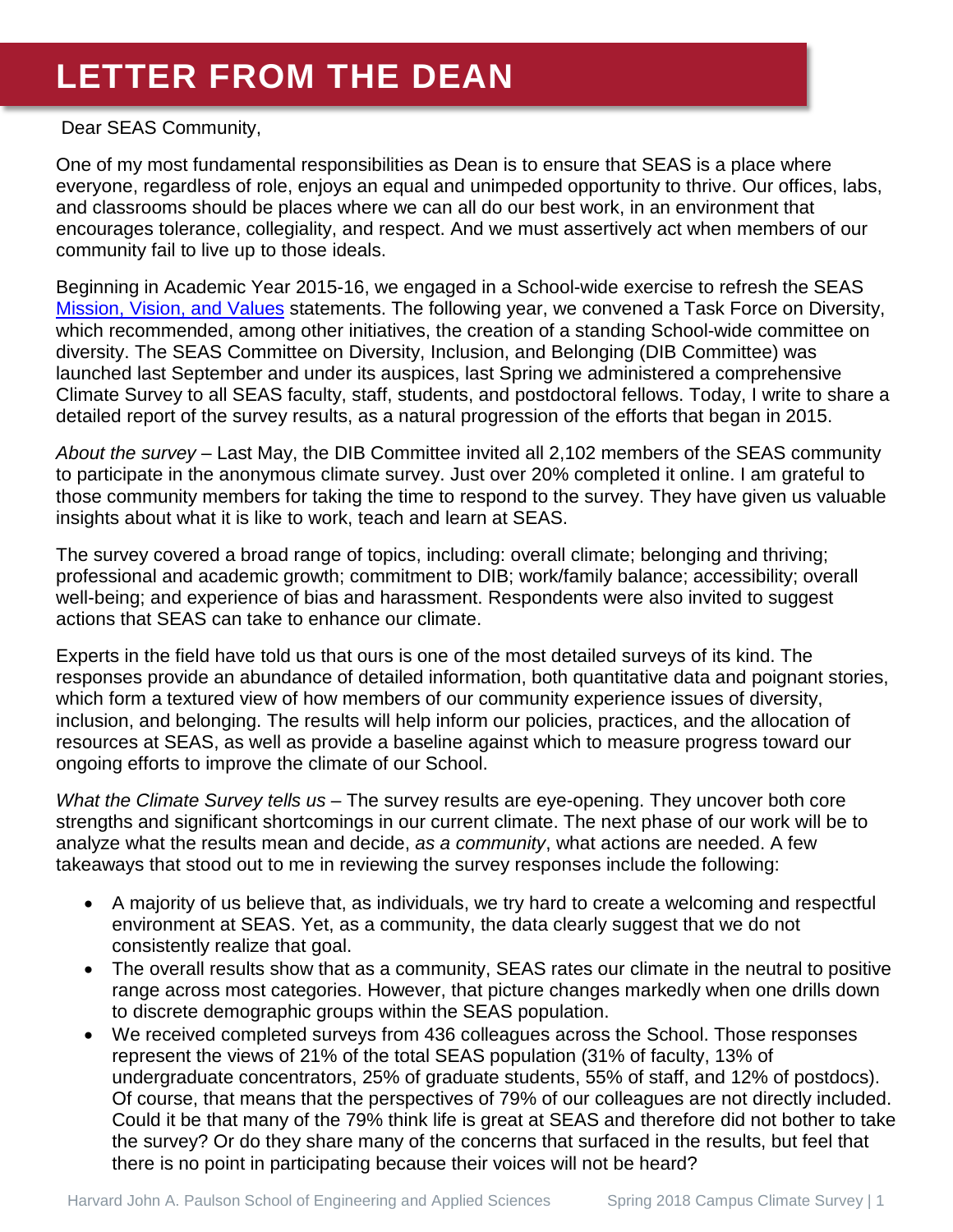- Among those who reported experiencing harassment or discrimination, a significant number chose not to report it, and those who did were often dissatisfied with how their complaints were handled.
- The results also point to a breakdown in confidence in our ability or even our commitment  $$ to meaningfully address negative behaviors and actions in the workplace, lab, and classroom. Many stakeholders at SEAS express skepticism that senior leadership and faculty are serious about taking real action to tackle the shortcomings in our School culture.
- Many individuals in nearly all stakeholder groups experience significant challenges in maintaining a healthy balance of work-life responsibilities.
- As has been highlighted in other forums, access to appropriate mental health services is a concern for many members of the community.
- I am heartened by stories of inclusion, as well as a number of constructive and pragmatic suggestions of ways to improve our culture. There is much to examine closely in the survey results, including many great ideas in which we can invest to address the challenges identified.

The bottom line is all of us have a lot of work to do to make SEAS the community that we aspire to be. Harassment and discrimination are real; they occur at SEAS and they have a profoundly negative impact on our community. In fact, directly experiencing or witnessing incidents of harassment or discrimination are the single most important factors influencing whether our colleagues feel a sense of belonging, affecting their ability to thrive personally and professionally.

When it comes to improving the overall climate at SEAS and upholding our shared values, I believe that one of the most important things we can do is to ensure the maximum possible level of transparency. The dissemination of the Climate Survey results, and the difficult conversations that they will inevitably provoke, are important first steps.

*What happens next?* – We will take the necessary time and care to formulate a detailed action plan. For many of the problems surfaced in the survey, we do not yet know the best solutions. But we are committed to action and, given some of the results documented in the report, have an urgency to act. And now we have meaningful data to use in developing and implementing concrete steps.

During the fall, we will learn even more from a series of conversations (see partial schedule on page 127). These will be facilitated by Dr. Judy "JJ" Jackson, an alumna of Harvard's Graduate School of Education who currently serves as MIT's Diversity & Inclusion Officer. Dr. Jackson brings a wealth of experience with DIB issues in the higher education context. These facilitated dialogs will give community members the opportunity to review the survey results, ask questions, and provide suggestions on how SEAS should address the concerns highlighted in the report. I strongly encourage you to join one of the conversations (regardless of whether you participated in the survey).

I will also hold office hours during which any member of the SEAS community can meet with me to discuss the survey and the SEAS climate in general.

The DIB Committee will use the survey and discussion data to create a long-term strategic plan that addresses recruitment and access, community engagement, retention and success, outreach to the broader external community, and assessment and tracking. The Committee has committed to presenting recommendations around each of these key dimensions of our climate in the summer 2019.

In the meantime, the Committee will continue working with me to implement the short- and mediumterm recommendations that were presented in its [annual report](https://www.seas.harvard.edu/reports) at the conclusion of AY 2017-18. I have also requested a few immediate steps as a result of the Climate Survey results:

We will work to identify new mechanisms for reporting – and effectively responding to – incidents of bias, harassment, or discrimination based on all aspects of identity. We will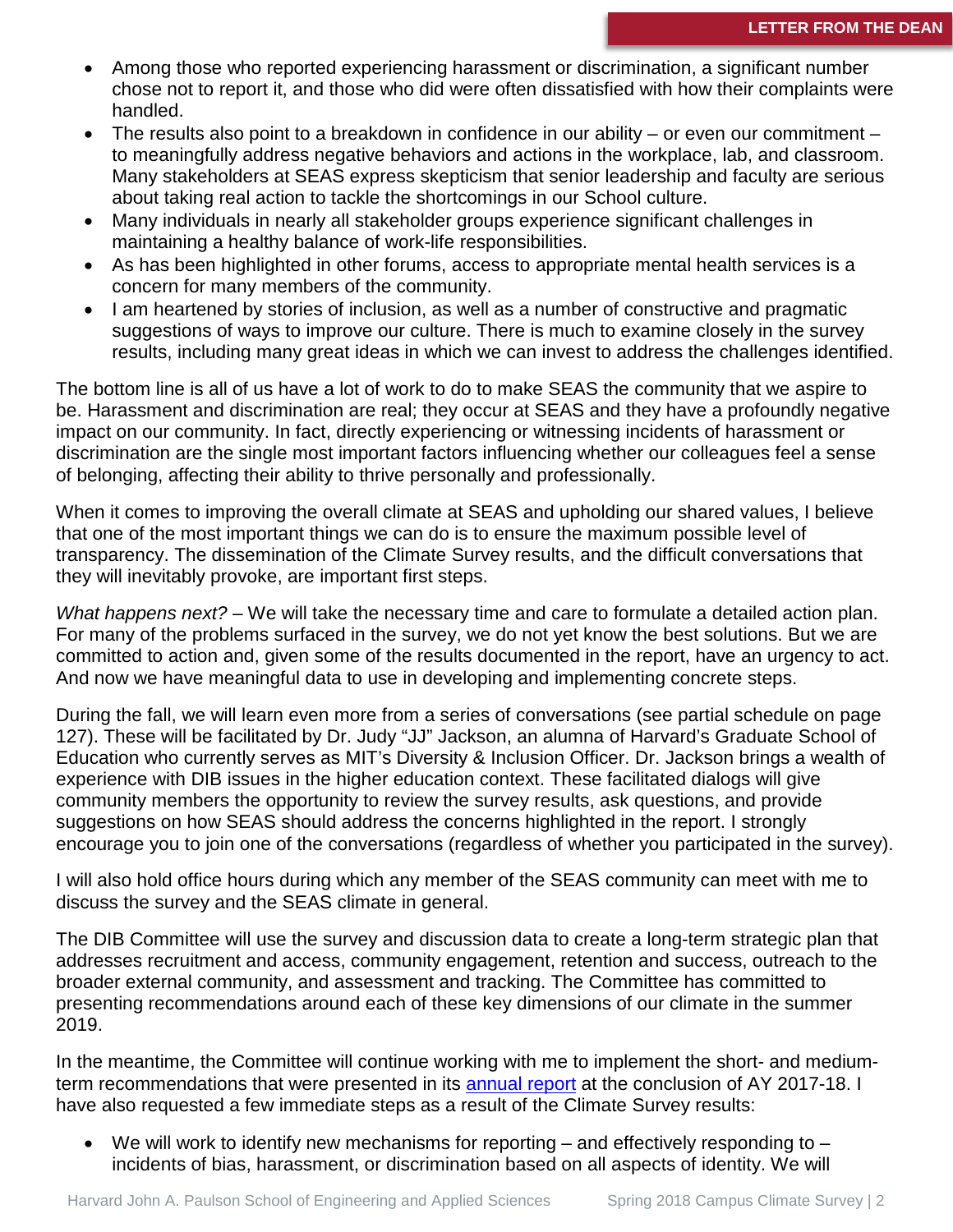continue to work with the Harvard Title IX Office to address incidents that violate sexual and gender-based harassment policy, as well as with the SEAS Human Resources Office, Harvard's Office for Sexual Assault Prevention and Response, and the University Ombudsman Office.

- We will work with the University Disability Services and Accessible Education Office to improve communication about and access to accommodations to which members of our community are entitled.
- We will begin offering this year a SEAS-specific diversity, inclusion, and belonging training program.
- We will institute a new requirement for faculty candidates to submit a diversity, inclusion, and belonging statement (along with teaching and research statements) as part of their applications.
- To bolster our outreach to highly qualified potential graduate students, we will increase our targeted, proactive recruiting efforts at predominantly minority-serving institutions, and support SEAS faculty in visiting those campuses and minority-focused professional conferences.

*What can you do?* – The issues raised by the SEAS Climate Survey deal, in a profound way, with the culture of our community. Ultimately, we all own that culture, and we influence it on a daily basis through our personal interactions, behavior, and work style. I urge you to participate in the upcoming conversations, and to become engaged in this work in other ways. As I have said before, our focus on DIB is abiding; it is not a one-year campaign. As a School, we have embarked on a never-ending path; we cannot stop, we cannot turn around, and we will never truly be finished with the journey of making SEAS the best environment it can be.

If you have questions about the Climate Survey report or the ongoing work of the DIB Committee, please contact Alexis Stokes, SEAS Director of Diversity, Inclusion, and Belonging, at [astokes@seas.harvard.edu.](mailto:astokes@seas.harvard.edu)

Finally, I want to convey my personal gratitude to the members of the SEAS Committee on Diversity, Inclusion and Belonging for their diligent efforts to advance this important work.

Best regards,

Frank Doyle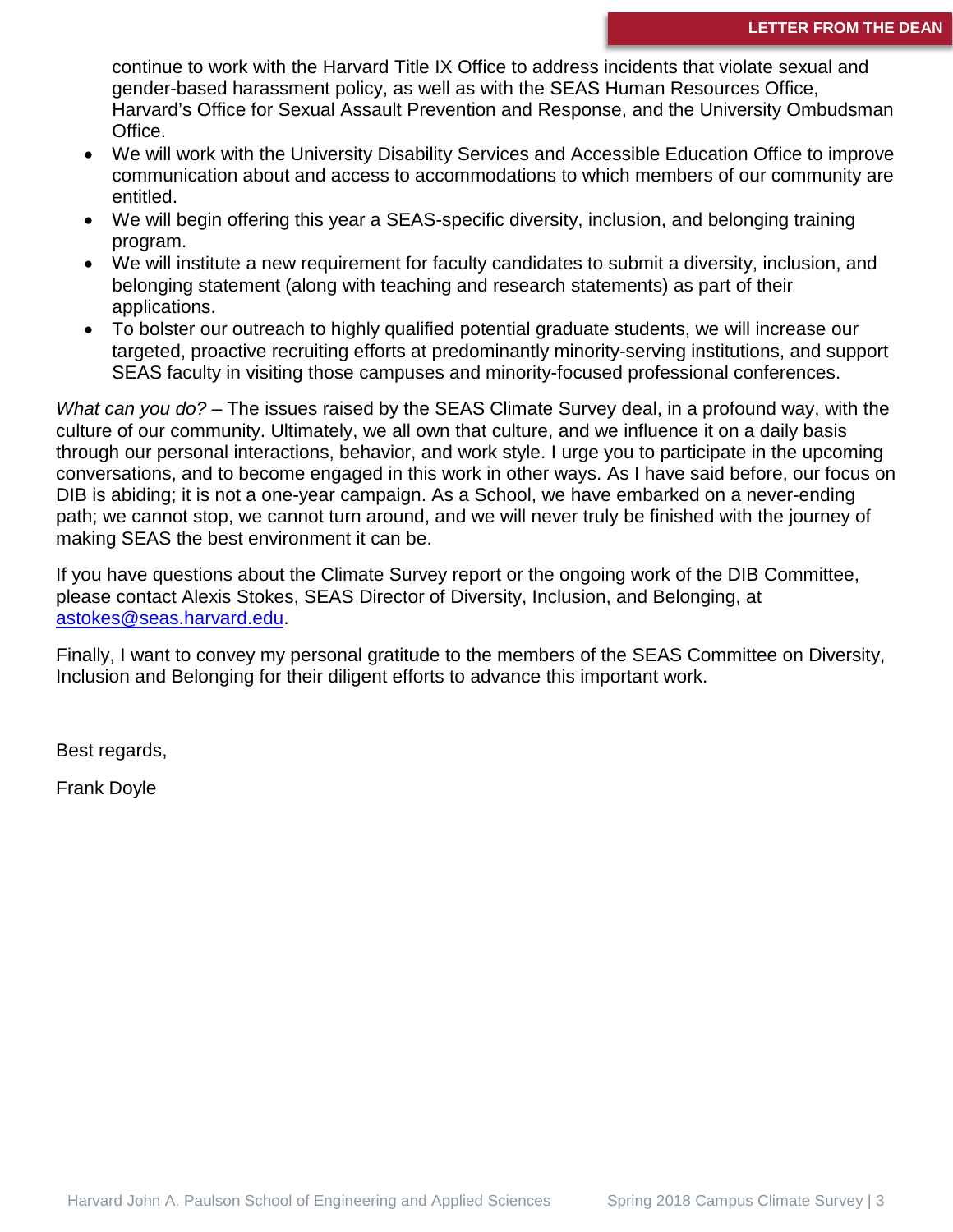# **INTRODUCTION**

The 2018 SEAS Climate Survey was administered in April and May of 2018 as a part of our commitment to fostering a culture of openness and inclusion, and to ensuring that all individuals have equal opportunity to benefit from, and contribute to, the mission of SEAS. The survey was designed to better understand, and to collect baseline data on how members of the community experience and view the SEAS climate. All members of the community -- undergraduate concentrators, graduate students, faculty, staff (including office, maintenance, and custodial), and postdoctoral researchers - were invited to complete the survey. Information from the survey will inform our diversity and inclusion strategic plan and decisions related to policies, practices, and resources at SEAS.

## **DEVELOPMENT OF CAMPUS CLIMATE SURVEY**

The SEAS Committee on Diversity, Inclusion, and Belonging, chaired during the 2017-2018 academic year by Krzysztof Gajos (Gordon McKay Professor of Computer Science) and Diane Schneeberger (Assistant Dean of Faculty Affairs), led this effort. Members of the committee include faculty, staff, students, and postdoctoral researchers. The Committee's Assessment and Tracking subcommittee met with faculty, staff, students, and postdoctoral researchers, and reviewed existing school data to learn the specific areas of concerns for the SEAS community. The subcommittee then reviewed dozens of survey instruments across many institutions and organizations, to identify questions that address those concerns (Please see Appendix II for survey resources).

The survey was piloted with the students, staff, faculty, and researchers on the SEAS Committee on Diversity, Inclusion, and Belonging. Edits were made to the survey based on members' feedback.

The following concepts were identified and included in the survey: Overall Well-Being; Perception of the Overall Climate at SEAS; Belonging and Thriving at SEAS; Professional/Academic Growth; Experience with Bias; Perception of SEAS Commitment to Diversity, Inclusion, and Belonging; Diversity, Inclusion, and Belonging Skills and Attitudes; Work/Life Balance at SEAS; Accessibility at SEAS; Experience with Harassment and/or Discrimination; and Witnessing Harassment and/or Discrimination. The survey also asked three open-ended questions about individual's experiences at SEAS and eight demographic questions.

At the beginning of the survey, respondents were provided a consent form that detailed the purpose of the survey, plans for utilizing and disseminating the results, confidentiality policies, and who to contact with questions. It also provided information on who to contact if one has experienced harassment or discrimination. Each respondent was required to click "I agree" to proceed to the survey.

Dean Frank Doyle sent an email on April 11, 2018 announcing the survey and encouraging members of the community to participate. The initial email invitation with the survey link was sent on April 17, 2018 to 2,102 faculty, students, staff, and postdoctoral researchers at SEAS. Four reminder emails were sent in the weeks following. Information about the survey was also placed in the Inside SEAS newsletter and other internal newsletters to undergraduate and graduate students.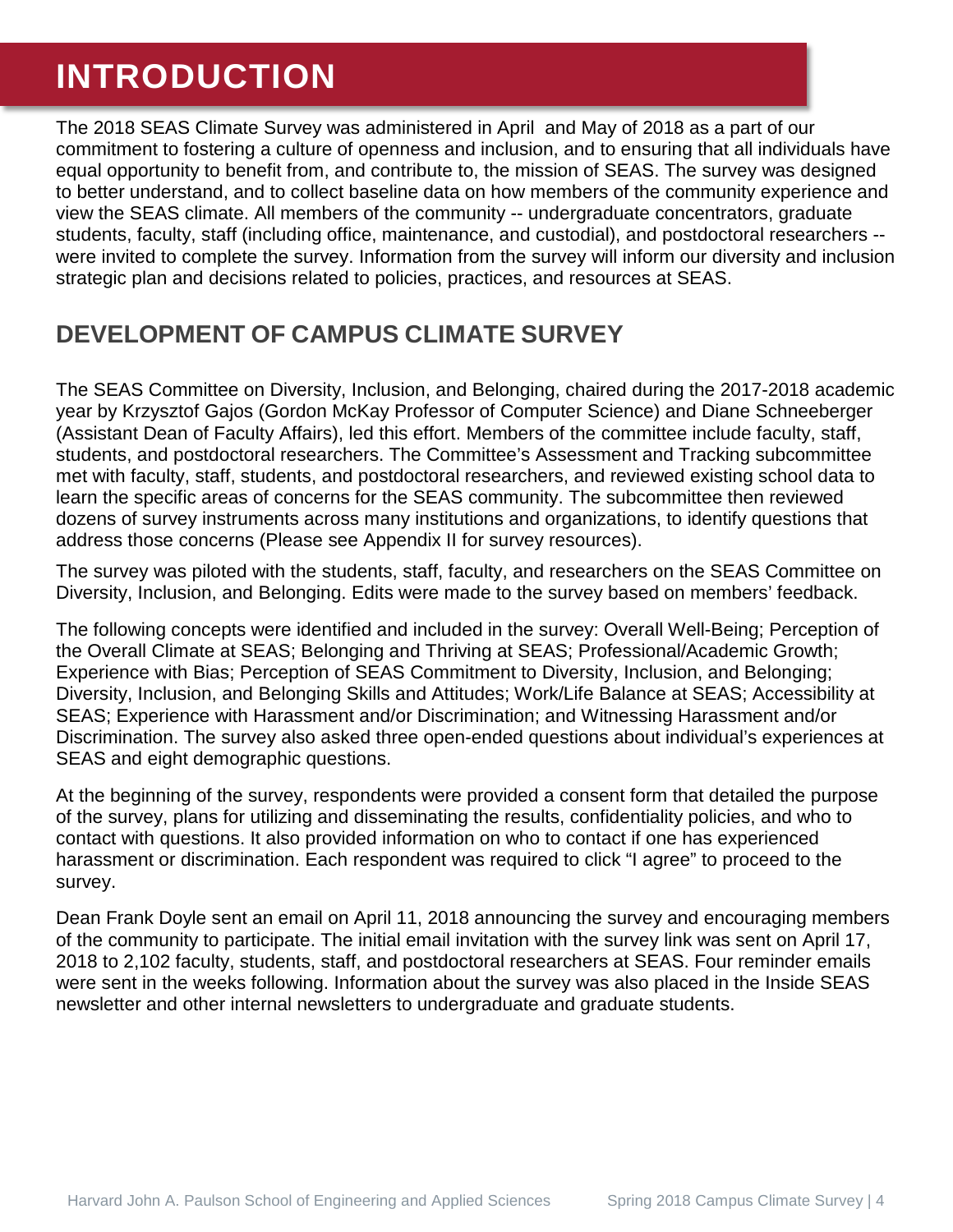## **RESPONDENT DEMOGRAPHICS**

Of the 2,102 faculty, students, staff, postdoctoral fellows, and researchers the survey was sent to, we received a total of 436 complete responses. This is a response rate of approximately **21%**. SEAS staff had the highest response rate and postdoctoral fellows and researchers had the lowest response rate.

| <b>Role at SEAS</b>                   | <b>Number of Community</b><br><b>Members Emailed</b> | <b>Number of Responses /</b><br><b>Response Rate by Role</b> |
|---------------------------------------|------------------------------------------------------|--------------------------------------------------------------|
| Ladder and Non-ladder Faculty         | 128                                                  | 40/31%                                                       |
| Postdoctoral Fellow or Researcher     | 292                                                  | 36/12%                                                       |
| <b>Staff Member</b>                   | 196                                                  | 107 / 55%                                                    |
| Graduate Student (Ph.D. and Master's) | 475                                                  | 117 / 25%                                                    |
| <b>Undergraduate Student</b>          | 1,011                                                | 136 / 13%                                                    |
| <b>Total</b>                          | 2,102                                                | 436/21%                                                      |

**\****The totals above include 8 duplicates in order to account for dual roles within SEAS.*



Of the total responses we received nearly 60% came from students (Undergraduates, Master's and Ph.D. students). Staff, who had the highest response rate by role with over half of all staff members submitting a complete response, accounted for 25% of our total response. Ladder and Non-ladder faculty, postdoctoral fellows, and researchers made up a little under 20% of the total responses.

Staff had the most responses in relation to their overall percentage of total community:

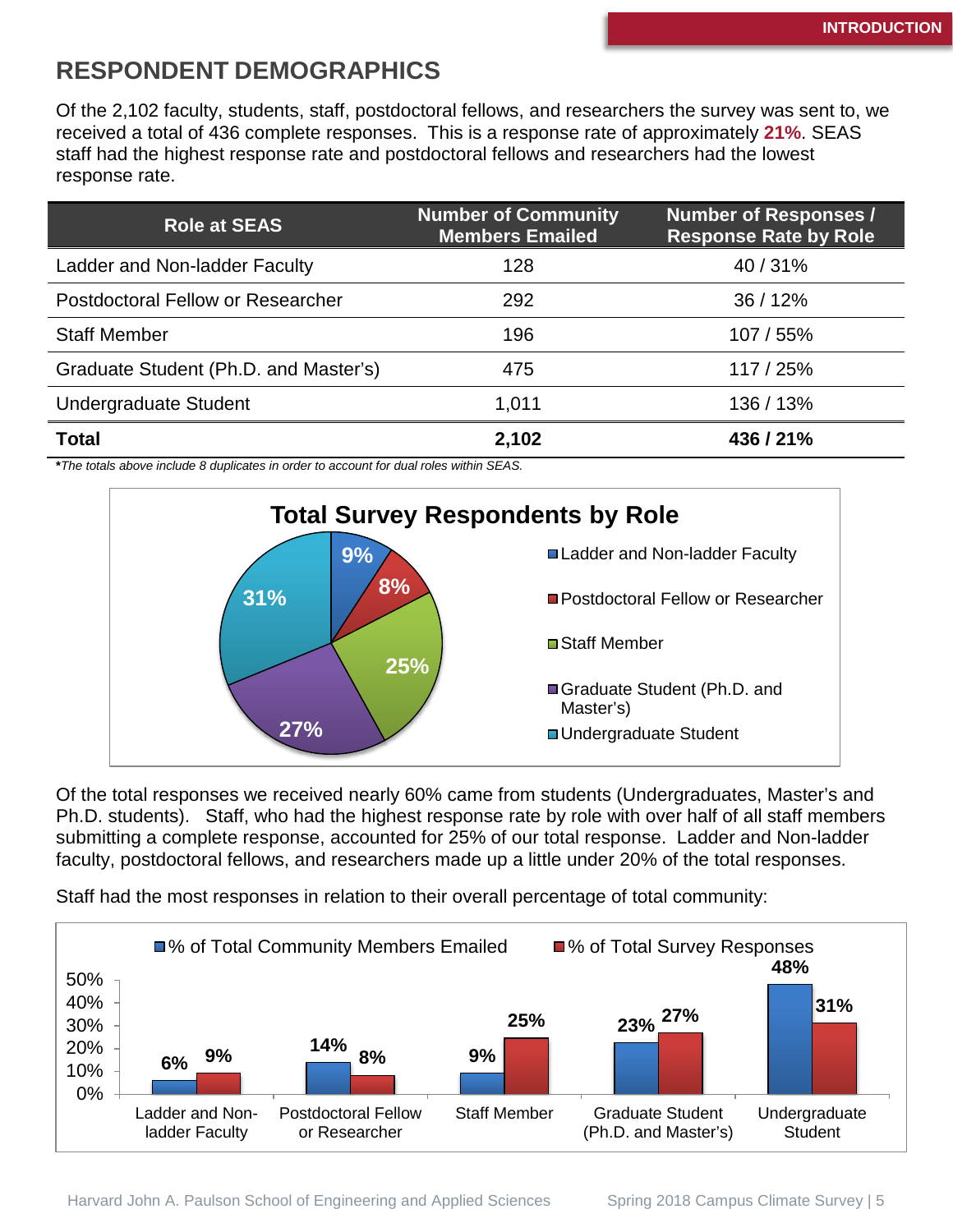The demographic breakdown for the survey results are examined on the following levels:

- Gender Identity
- Ethnicity
- Sexual Orientation
- Disability Status
- Political Views

This breakdown gave us a better understanding of how the members of these individual demographic groups responded to the survey. Below shows the breakdown of the survey responses by these demographic areas:



Harvard John A. Paulson School of Engineering and Applied Sciences Spring 2018 Campus Climate Survey | 6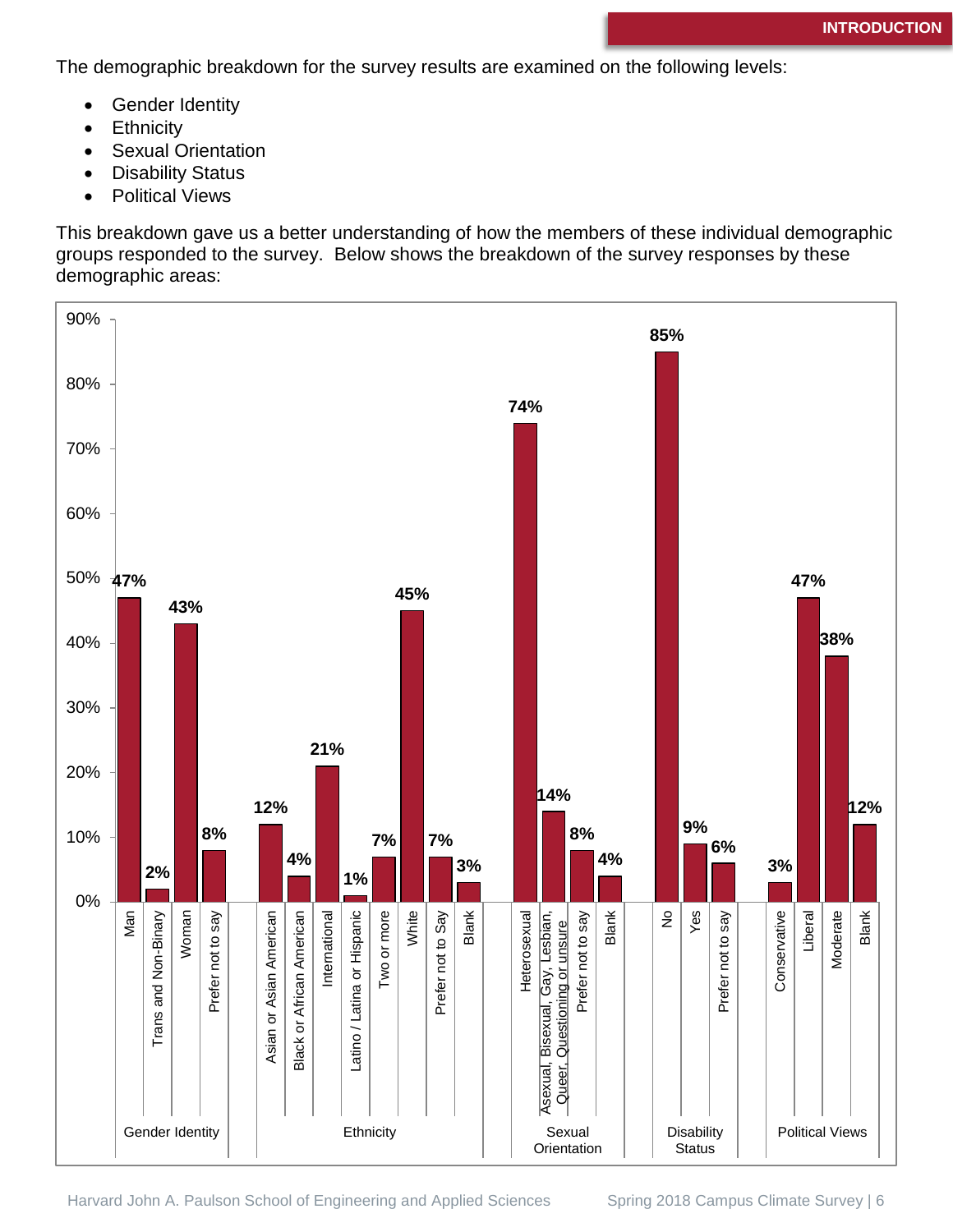In the following percentage chart we now examine the demographic breakdown of the responses by role, as well:

| Percentage of<br>Responses (%)          |     |                                | Gender<br><b>Identity</b> |                      | <b>Ethnicity</b>                    |                                 |               |                                 |                |       |                      | <b>Sexual</b><br><b>Orientation</b> |              | <b>Disability</b><br><b>Status</b>                                          |                      | <b>Political</b><br><b>Views</b> |               |                |                         |                |         |                 |              |
|-----------------------------------------|-----|--------------------------------|---------------------------|----------------------|-------------------------------------|---------------------------------|---------------|---------------------------------|----------------|-------|----------------------|-------------------------------------|--------------|-----------------------------------------------------------------------------|----------------------|----------------------------------|---------------|----------------|-------------------------|----------------|---------|-----------------|--------------|
| <b>Role</b>                             | Man | and Non-Binary<br><b>Trans</b> | Noman                     | Say<br>Prefer not to | Asian<br>can<br>ŏ<br>Ameri<br>Asian | African<br>American<br>Black or | International | ŏ<br>atino / Latina<br>Hispanic | Two or more    | White | Say<br>Prefer not to | <b>Blank</b>                        | Heterosexual | unsure<br>Queer,<br>Bisexual,<br>Gay, Lesbian,<br>Questioning o<br>Asexual, | Say<br>Prefer Not to | <b>Blank</b>                     | $\frac{1}{2}$ | Yes            | say<br>°,<br>Prefer not | Conservative   | Liberal | <b>Moderate</b> | <b>Blank</b> |
| <b>Ladder Faculty</b><br>Member         | 59  | 3                              | 17                        | 21                   | 14                                  | 3                               | 17            | 3                               | 3              | 41    | 14                   | 3                                   | 72           | $\overline{7}$                                                              | 17                   | 3                                | 93            | $\mathbf 0$    | $\overline{7}$          | $\mathbf 0$    | 52      | 31              | 17           |
| Non-ladder<br>Faculty<br>Member         | 82  | $\mathbf 0$                    | 9                         | 9                    | $\mathbf 0$                         | 0                               | 0             | $\mathbf 0$                     | 0              | 73    | 18                   | 9                                   | 82           | $\pmb{0}$                                                                   | 18                   | $\mathbf 0$                      | 91            | 0              | 9                       | $\Omega$       | 36      | 55              | 9            |
| Postdoctoral<br>Fellow or<br>Researcher | 50  | 3                              | 39                        | 8                    | 3                                   | $\mathbf 0$                     | 53            | $\mathbf 0$                     | 3              | 31    | 11                   | $\mathbf 0$                         | 69           | 14                                                                          | 14                   | 3                                | 92            | 6              | 3                       | $\Omega$       | 47      | 36              | 17           |
| <b>Staff Member</b>                     | 33  | $\overline{2}$                 | 58                        | $\overline{7}$       | 3                                   | 6                               | 3             | 1                               | 6              | 69    | 10                   | 3                                   | 77           | 11                                                                          | 9                    | 3                                | 84            | $\overline{7}$ | 9                       | 3              | 60      | 24              | 13           |
| Ph.D. Student                           | 59  | $\mathbf{1}$                   | 33                        | $\overline{7}$       | 8                                   | 0                               | 41            | $\overline{2}$                  | $\overline{7}$ | 36    | 6                    | $\overline{2}$                      | 75           | 14                                                                          | 8                    | $\overline{4}$                   | 86            | 10             | 4                       | 3              | 47      | 39              | 11           |
| Master's<br><b>Student</b>              | 45  | $\mathbf 0$                    | 55                        | $\Omega$             | 9                                   | 0                               | 45            | $\mathbf 0$                     | 0              | 45    | 0                    | $\Omega$                            | 82           | 18                                                                          | 0                    | $\mathbf 0$                      | 91            | $\Omega$       | 9                       | $\Omega$       | 36      | 45              | 18           |
| Undergraduate<br><b>Student</b>         | 43  | 3                              | 49                        | 6                    | 25                                  | $\overline{7}$                  | 12            | 1                               | 13             | 35    | 3                    | 6                                   | 73           | 18                                                                          | 4                    | 6                                | 81            | 14             | 5                       | $\overline{4}$ | 39      | 48              | 10           |
| <b>Total</b>                            | 47  | 2                              | 43                        | 8                    | 12                                  | 4                               | 21            | 1                               | 7              | 45    | $\overline{7}$       | 3                                   | 74           | 14                                                                          | 8                    | 4                                | 85            | 9              | 6                       | 3              | 47      | 38              | 12           |

In the following sections, we examine each of the module themes by these demographic areas and discuss the differences found between these groups.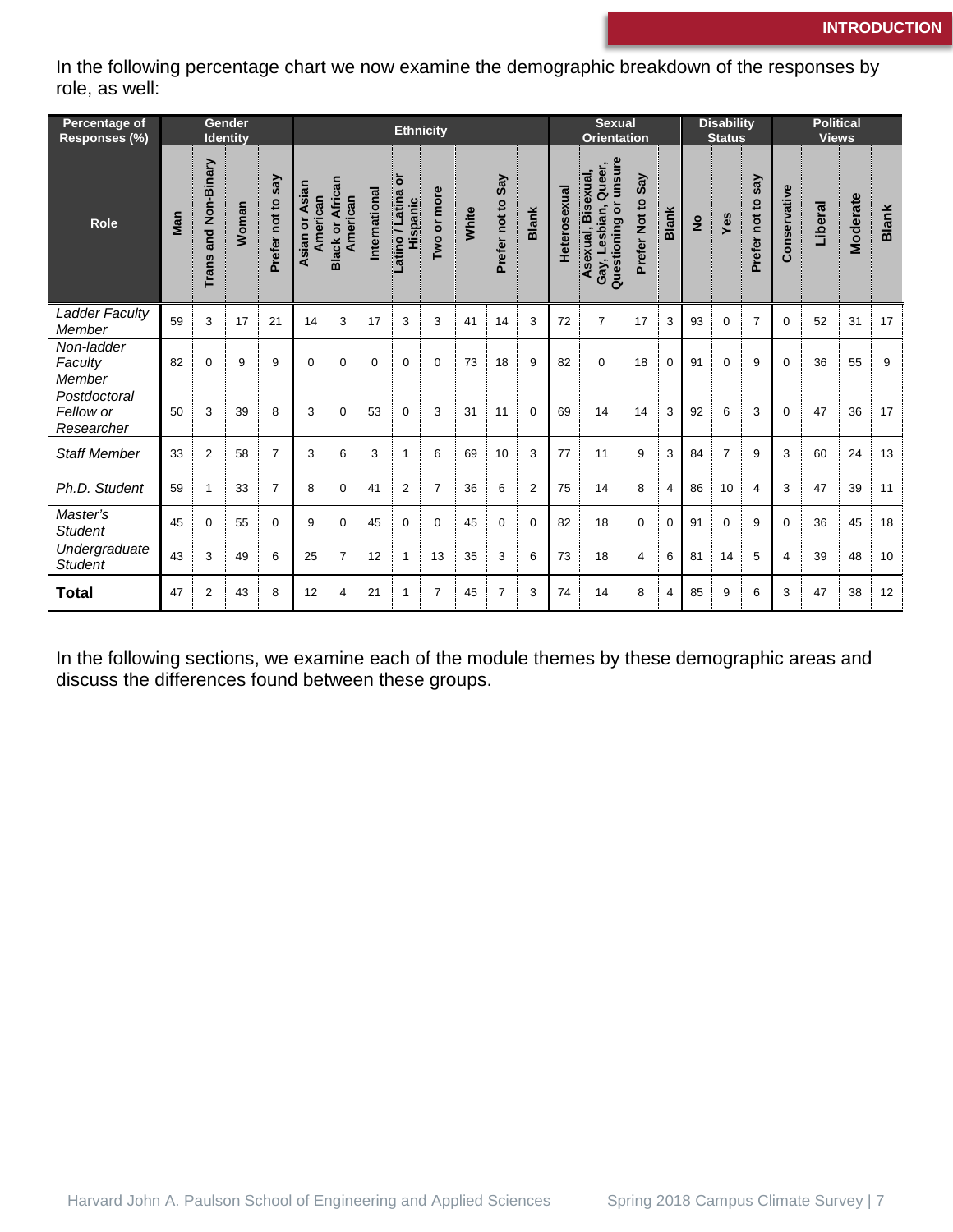## **METHODOLOGY**

Responses to most questions were collected on a 7-point scale. Anchor text was used at the end points of the scale (e.g., 1=Strongly Disagree, 7=Strongly Agree). This allowed us to treat the responses as continuous (interval) data and to compute means of responses across participants and across questions.

When reporting general trends for each of the modules, we averaged participants' responses across all relevant questions in a module such that 1 corresponded to the most negative response and 7 to the most positive response. To help illustrate the distribution of responses, we divided them into three groups:

- "Strongly Negative" represents the proportion of community members who reported an **average** that was less than or equal to 2.5.
- "Neutral" represents the proportion of community members who reported an **average** that was greater than 2.5, but less than 5.5.
- "Strongly Positive" represents the proportion of community members who reported an **average** that was greater than or equal to 5.5.

We report these general trends for SEAS overall as well as for specific demographic groups and roles within SEAS.

We conclude the reporting of general trends by showing mean responses to each question.

A key purpose of this report was to help the SEAS Committee on Diversity, Inclusion, and Belonging identify how stakeholder and demographic groups within SEAS perceive and experiences the School. For that reason, in each section we explicitly report pairwise differences in average responses from different groups within SEAS (e.g., Women compared to Men, Staff compared to SEAS Overall). We applied the following criteria when interpreting the differences:

- Small differences were larger or equal than 0.25 in magnitude, but smaller than 0.5;
- Moderate differences were larger than or equal to 0.5 in magnitude, but smaller than 1.0;
- Larger differences were those that were larger than or equal to 1.0.

P-values of the differences were computed for each module using a t-test (see Appendix VI). We recognize that p-values are dependent both on the magnitude of the difference and the size of the group studied. Thus, statistical testing can privilege large minorities, while making it much harder to detect challenges experienced by smaller groups. Therefore, in interpreting the data, we applied the precautionary principle, specifically identifying the magnitude of the differences in scores between groups to identify possible differences in experience and perception of SEAS. The precautionary principle proposes an indication of harm and requires action to prevent/reduce inequities.

For each substantial difference reported in overall module scores between two groups in SEAS, we computed the difference in regression coefficients for those same groups. All the coefficients associated with positive or negative differences identified in the report were corroborated with statistical regression models, with many satisfying a test hypothesis.

When analyzing the effect of experience of harassment or discrimination at SEAS, we conducted a multiple regression analysis, controlling for demographic factors (gender, disability status, citizenship, sexual orientation, role at SEAS, and ethnicity) to determine if the effect we were reporting still held.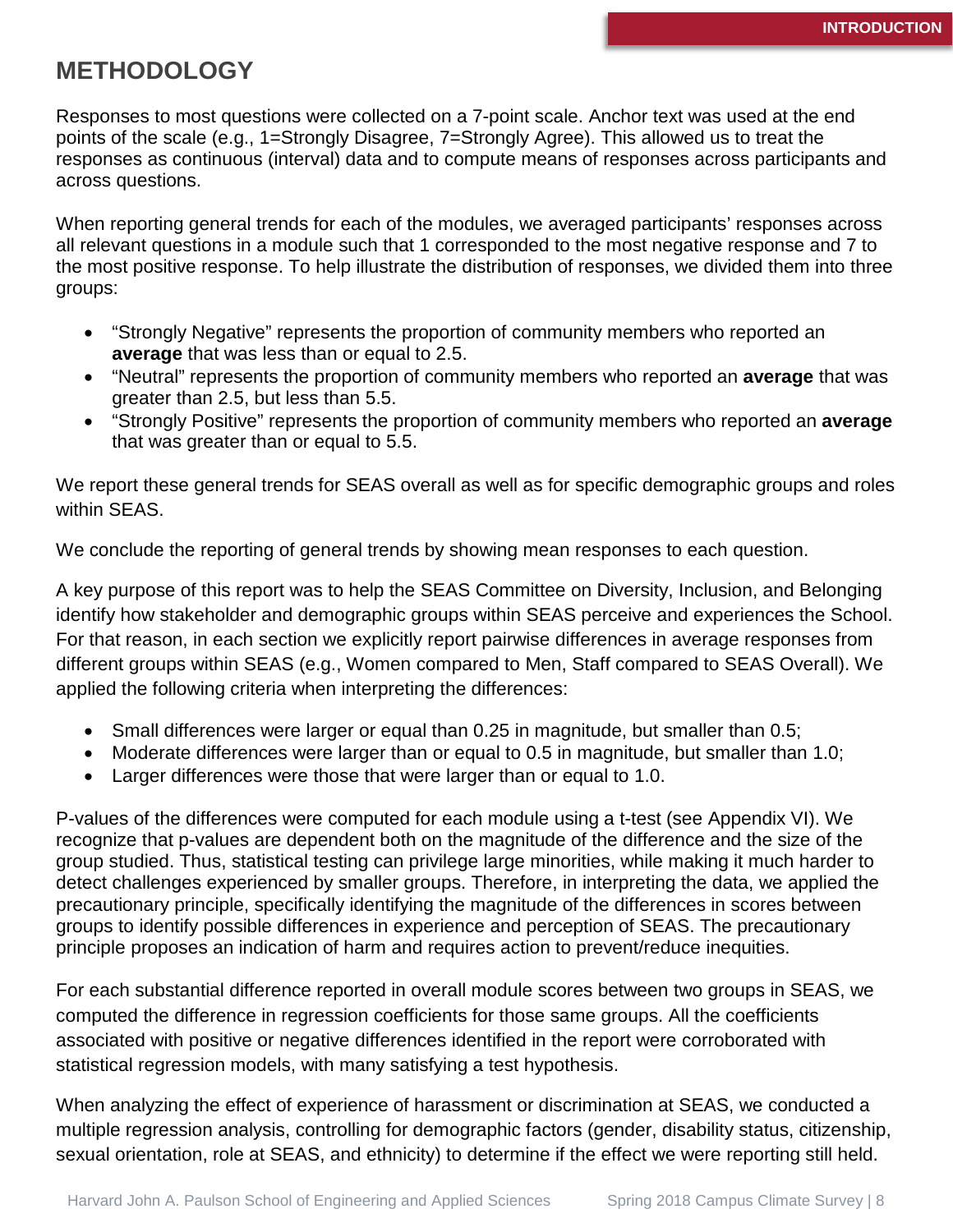The results of these analyses were consistent with the pairwise comparisons and can be found in Appendix VI.

To protect respondents' anonymity, we did not report results that were based on fewer than five responses.

For the open-ended questions, responses were analyzed for themes and illustrated with significant quotes.

## **LIMITATIONS**

Participation in this survey was voluntary. A large portion (79%) of the SEAS community did not complete the survey. Therefore, not all experiences and viewpoints are reflected in this report. To collect additional data, SEAS will host a serious of discussion sessions for all stakeholder groups.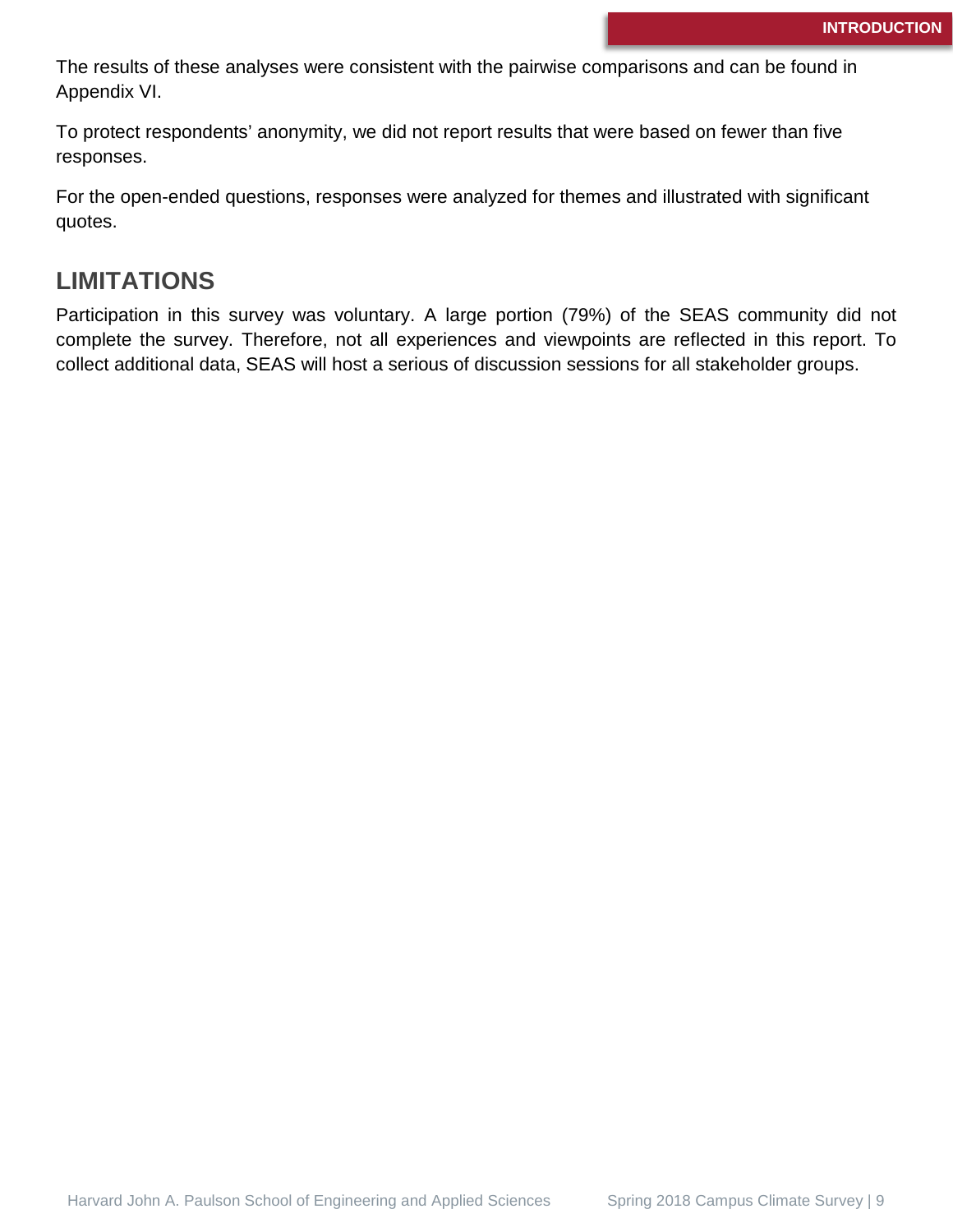# **SUMMARY OF KEY FINDINGS**

All members of the SEAS community deserve to have an equal opportunity to benefit from, and contribute to, the mission of the School. The analysis of the survey data focuses on those aspects of the SEAS climate that detract from, and contribute to, our mission. In order to gain an understanding of the overall climate, the survey asked respondents about several broad categories: belonging and thriving; professional and academic growth; experience of bias; commitment to diversity, inclusion and belonging; diversity, inclusion and belonging skills and experiences; work-family balance, overall well-being; accessibility; and experiencing or witnessing harassment.

Through quantitative response data and open-ended questions, the survey asked respondents to characterize most of these aspects of overall climate based on their experiences within the past two years. Responses to questions about experiencing or witnessing harassment were not time-bound. By analyzing systematic differences between how groups within SEAS perceive and experience the School, we looked for insights that illuminate the aspects of our community, its processes and practices that could contribute to or magnify differences.

#### **KEY FINDING: OVERALL, RESPONDENTS HAD A NEUTRAL TO POSITIVE VIEW OF OUR CLIMATE. BUT WHEN THE RESULTS ARE DISAGGREGATED, DIFFERENCES EMERGE, INCLUDING NEGATIVE EXPERIENCES AMONG CERTAIN DEMOGRAPHIC GROUPS.**

At a high level, the overall population that responded to the survey has a neutral to positive view of the general climate of SEAS. However, there are differences in how specific stakeholder or demographic groups perceive and experience SEAS. In particular, people with disabilities (compared to those without), women (compared to men), members of underrepresented minority groups (compared to people who identify as white), and members of the LBGQA+ (Lesbian, Bisexual, Gay, Queer, Questioning, and Asexual) community (compared to heterosexual members of the community) all report less positively on several concepts in the survey.

All four of these groups were more likely than the comparison groups to report having experienced harassment or discrimination during their time at SEAS. They are more likely than the comparison groups to have considered leaving SEAS due to feeling isolated or unwelcome. They also were more likely to disagree with the survey statements "I feel like I belong at SEAS" and "I feel like I can be my authentic self at SEAS". This suggests that many underrepresented minorities (URM), women, individuals with a disability, and members of the LBGQA+ community do not see themselves fitting in with the **SEAS** environment and culture.

Members of underrepresented minority groups have a weaker overall sense of belonging at SEAS than people who identify as white. They have less confidence in the School's commitment to diversity, inclusion and belonging. They also experience some behaviors indicative of implicit bias.

Members of underrepresented minority groups report providing more informal mentoring than their white counterparts. URM students perceive SEAS' commitment to DIB substantially lower than white students when asked about the actions of instructors and research advisors.

Members of the LBGQA+ community perceive SEAS as being more homophobic and sexist than heterosexual members of SEAS. They are less likely to feel their work links to the SEAS mission and strategy compared to heterosexual respondents. They know fewer faculty well enough to ask for letters of recommendation. They provide more informal mentoring than their heterosexual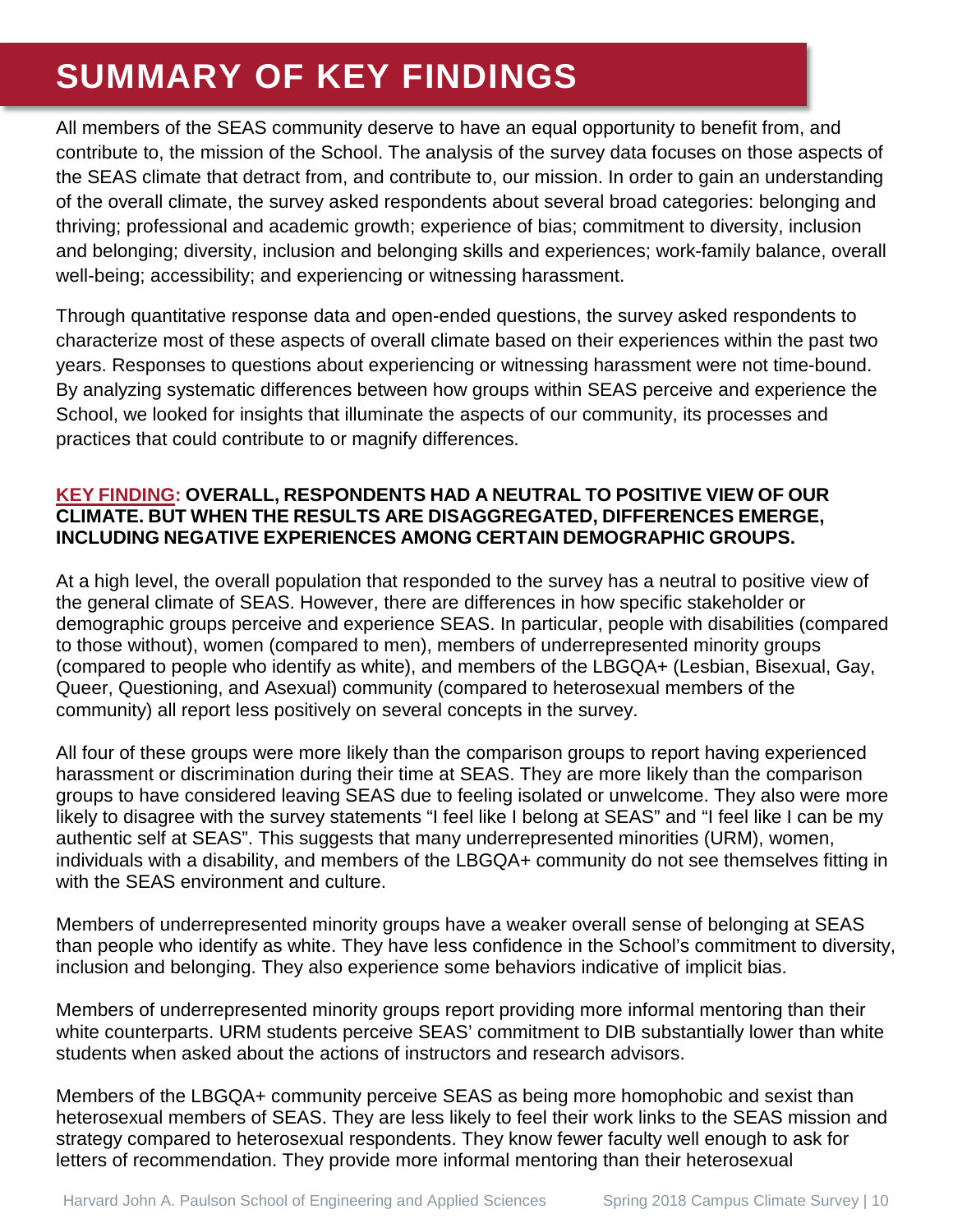counterparts. When asked about the actions of leadership and their supervisor, members of the LBGQA+ community perceive SEAS' commitment to DIB less favorably than heterosexual respondents.

◊

#### **KEY FINDING: EXPERIENCING HARASSMENT OR DISCRIMINATION AT SEAS HAS A SUBSTANTIALLY HARMFUL IMPACT ON ONE'S EXPERIENCE AND PERCEPTION OF THE SEAS ENVIRONMENT.**

Harassment and discrimination (defined broadly) occur at SEAS: 27% of survey respondents indicated they have had such an experience at SEAS at least once. Although many people who reported having experienced harassment or discrimination remarked that it was "not a big deal", those incidents appear to have a strongly negative effect on all aspects of a person's experience at SEAS. People who experienced harassment or discrimination at any time during their tenure at SEAS report much lower outcomes on nearly every concept included in the survey. In particular, compared to people who did not experience harassment, they do not believe in SEAS's commitment to diversity, inclusion and belonging, they report having more experiences indicative of implicit bias, they perceive the SEAS climate more negatively and they have a much weaker sense of belonging at SEAS.

Only 29% of the people who experienced harassment or discrimination chose to report some or all of the incidents and of those, only 22% were very satisfied with how the reports were handled. People who chose not to report cited numerous reasons including experiencing an indifferent and hostile culture that appears to tolerate discriminatory behavior, fear of retribution, not knowing where to report, and a lack of belief that their report would be taken seriously.

Women and people with non-binary gender identities (compared to cis-gendered men), members of the under-represented minorities (compared to those who identify as white), and members of the LBGQA+ community (compared to those who identify as heterosexual) were all more likely to experience harassment or discrimination.

#### ◊

### **KEY FINDING: INDIVIDUALS WITH A DISABILITY HAVE A SUBSTANTIALLY DIFFERENT OVERALL EXPERIENCE AND PERCEPTION OF THE SEAS ENVIRONMENT.**

Compared to SEAS members that do not have a disability, those with a disability or impairment reported lower overall well-being, perceive SEAS climate less positively, are less likely to feel that they belong at SEAS, and report more difficulty in balancing their personal and professional lives.

Specifically, people with disabilities view SEAS less positively than those without a disability on all characteristics of the climate except ageism, and they are less satisfied with the overall climate. They do not feel a strong sense of belonging at SEAS; they especially are less likely to feel their professional and academic goals are being met or feel a sense of accomplishment from their work at SEAS. People with disabilities are substantially less satisfied with their professional and academic growth at SEAS compared to respondents that do not have a disability. This was indicated by the moderate and large negative differences on questions related to SEAS clearly articulating steps to promotion; their ability to influence decision making; advancement and promotion opportunities; and knowing what to do to succeed at SEAS. Respondents that reported having a disability, regardless of role at SEAS, do not feel they have the same access to opportunities as others. They also are less likely to feel that their work links to the SEAS mission and strategy. Students with disabilities have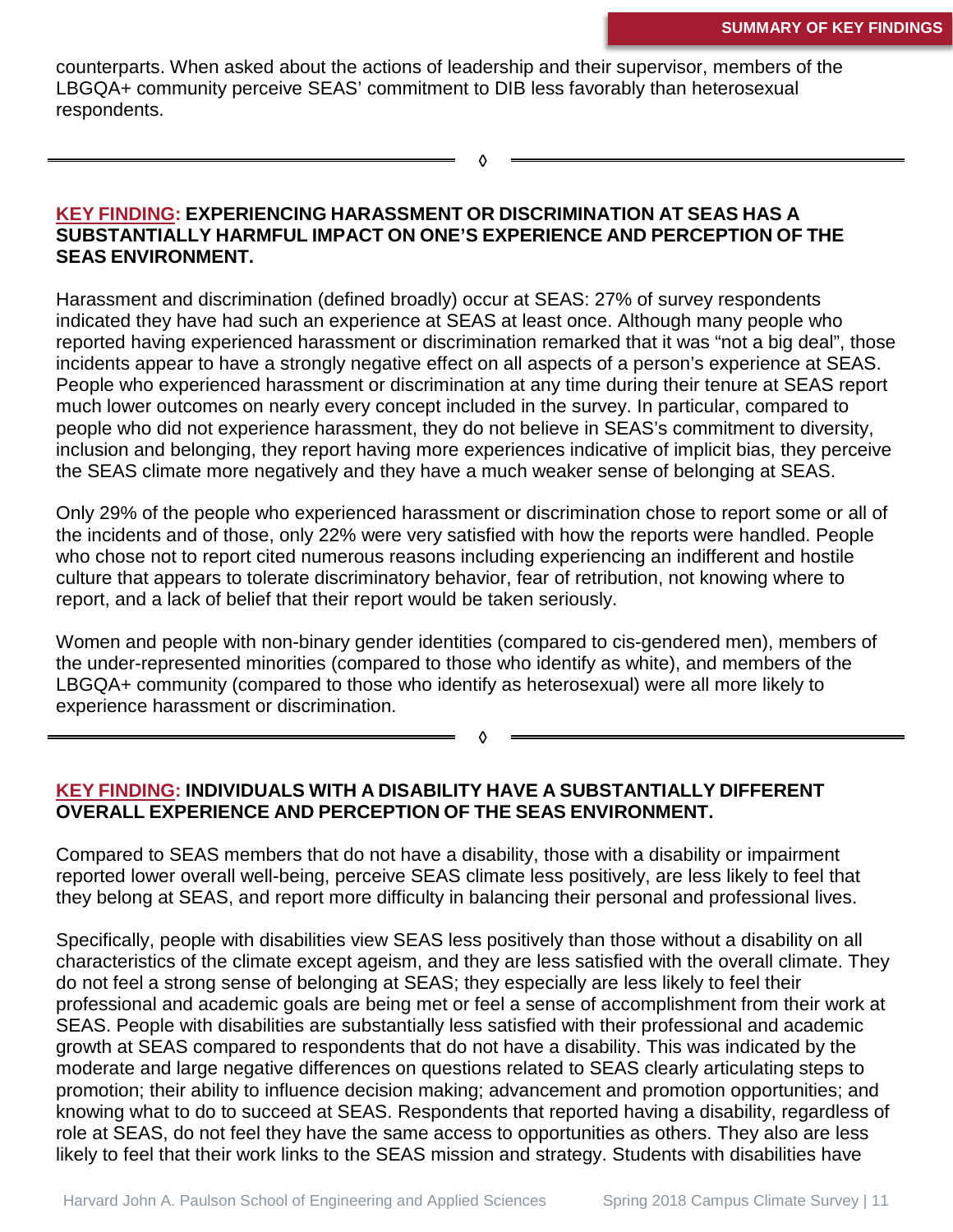fewer faculty they know well enough to ask for letters of recommendation on their behalf than people without disabilities. Relatively higher proportions of individuals with a disability do not believe SEAS accommodates family responsibilities. People with disabilities worry much more than the rest of SEAS about the negative effects of work stress on their health.

Regarding how disabilities are accommodated in SEAS, the respondents identified several challenges, including:

- Stigma surrounding mental health issues;
- Difficulty finding information about accommodations and resources;
- Inconsistent support for disabilities in SEAS courses;
- Difficulty in accessing help (slow communication with the disability office, difficulty in getting timely help from mental health services);

◊

- Lack of accommodations for serious food allergies at SEAS public events;
- Difficulty in navigating the physical environment (for people with mobility impairments).

**KEY FINDING: MEMBERS OF THE SEAS COMMUNITY WOULD LIKE TO SEE GREATER DIVERSITY AT ALL LEVELS OF THE SCHOOL.**

In open-ended responses, a lack of diversity was cited as contributing to feelings of exclusion, as well as something that SEAS should address to improve the School climate. Individuals reported feeling a sense of belonging and inclusion during times when they saw others that looked like them and had the space to promote diversity and build community, such as within student organizations.

Specifically, respondents viewed hiring more diverse faculty as "crucial for creating inclusive class environments". They felt hiring more tenured female faculty would encourage more women to select SEAS concentrations. Some women described SEAS as a "boy's club" and female students stated they appreciate those members of the community who are actively working to increase diversity. Groups that are less represented within SEAS are also those that reported lower feelings of belonging and who do not feel they can be their authentic self. Individuals noted diversity should be represented not only in those that work and study at SEAS, but also in visitors invited to speak.

#### **KEY FINDING: THERE IS A LACK OF TRUST IN SEAS' COMMITMENT TO DIVERSITY, INCLUSION, AND BELONGING; SPECIFICALLY, IN HOW SENIOR LEADERSHIP AND FACULTY ADDRESS HARASSMENT, DISCRIMINATION, AND OTHER OFFENSIVE BEHAVIORS.**

◊

Both the quantitative data and open-ended responses indicated a lack of confidence in how senior leadership and faculty respond to and communicate the importance of issues related to diversity, inclusion, and belonging. Women, members of the LBGQA+ community, and ladder faculty have less confidence in SEAS' commitment compared to other groups within SEAS. The largest differences were found in questions related to the actions of leadership, supervisors, area chairs, and faculty colleagues. When asked if the actions of their instructors signal that diversity is important, URM students responded substantially less positively than white students. Faculty was cited most often as the predominate source of harassment or discrimination at SEAS. Respondents said these interactions and other disrespectful behaviors are especially disappointing given how much individuals value their relationships with faculty.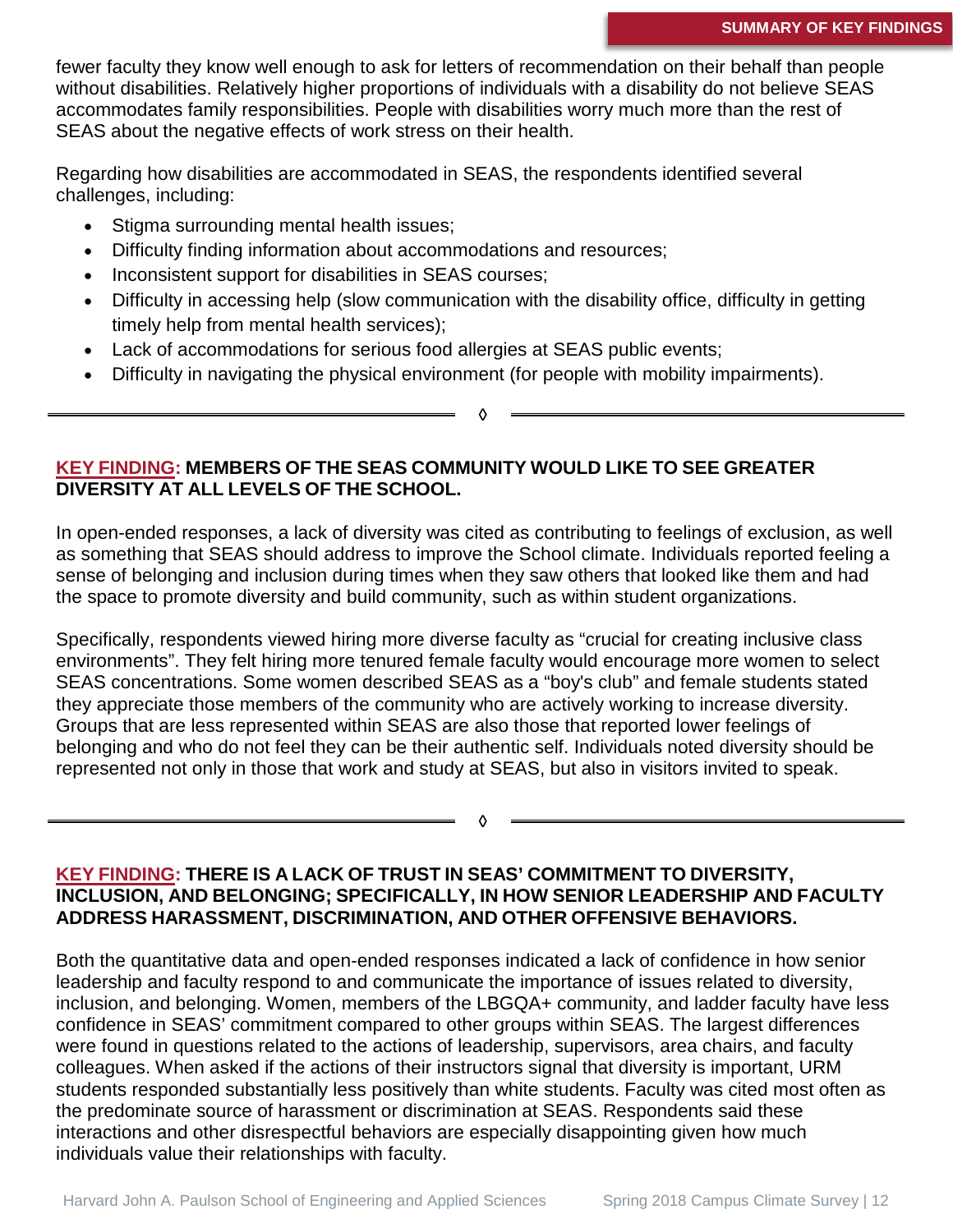Some perceive a lack of accountability within SEAS, especially when an incident involves a faculty member. They view it as leadership's responsibility to address the "academics protect academics" culture which has led many to choose not to report incidents of harassment or discrimination and to be unsatisfied with how the report was handled if they did choose to report. When asked for actions SEAS could take to improve the climate, individuals mentioned greater transparency from senior leadership and increased accountability for offensive behaviors.

**KEY FINDING: WOMEN AT SEAS EXPERIENCE ISSUES OF ACCESS AND BIAS THAT AFFECT THEIR OVERALL PERCEPTION OF SEAS AND THEIR SENSE OF BELONGING.**

◊

Overall, women that responded to the survey perceive the SEAS climate less positively than men, report a weaker sense of belonging at SEAS, less satisfaction with their professional growth, and less satisfaction with the support they receive to balance their personal and professional lives. They have less confidence in SEAS' commitment to diversity, inclusion and belonging, and they are much more likely than men to experience behaviors related to implicit gender bias.

Specifically, compared to men, women perceive SEAS as being more sexist. They also perceive the community to be more homogenous. Women at SEAS (compared to men), regardless of role, feel they do not have the same access to professional and academic opportunities as their peers.

- Female students are less satisfied with their academic advising experience than male students.
- Women at SEAS feel they get less honest feedback on their performance than their male counterparts.
- Women at SEAS are less likely to feel they know what they need to do to succeed at SEAS compared to men.
- Compared to their male counterparts, women have fewer faculty they know well enough to ask for letters of recommendation on their behalf.

Women are much more likely than any other group to experience patterns of behavior related to implicit gender biases. In particular, they:

- Find they are more frequently interrupted in meetings or classes at SEAS;
- Have experiences of other people receiving credit for their ideas;
- Find themselves doing more "office housework";
- Believe they have to repeatedly prove themselves to get the same level of respect and recognition as their peers at SEAS.

Women provide more informal mentoring than men. Women do not believe instances of offensive language or behavior are addressed and called out as unacceptable. Women also feel more strongly than men that being a parent influences how their peers perceive their work commitment.

◊

**KEY FINDING: THE SEAS COMMUNITY BELIEVES IT IS CONTRIBUTING TO A WELCOMING ENVIRONMENT BUT THIS DIFFERS FROM THE EXPERIENCES SOME ARE HAVING.**

When asked "To what extent do you try to create a welcoming environment for others in your office/classes/lab?", overall as a community, we believe we are doing a great deal. Ladder faculty,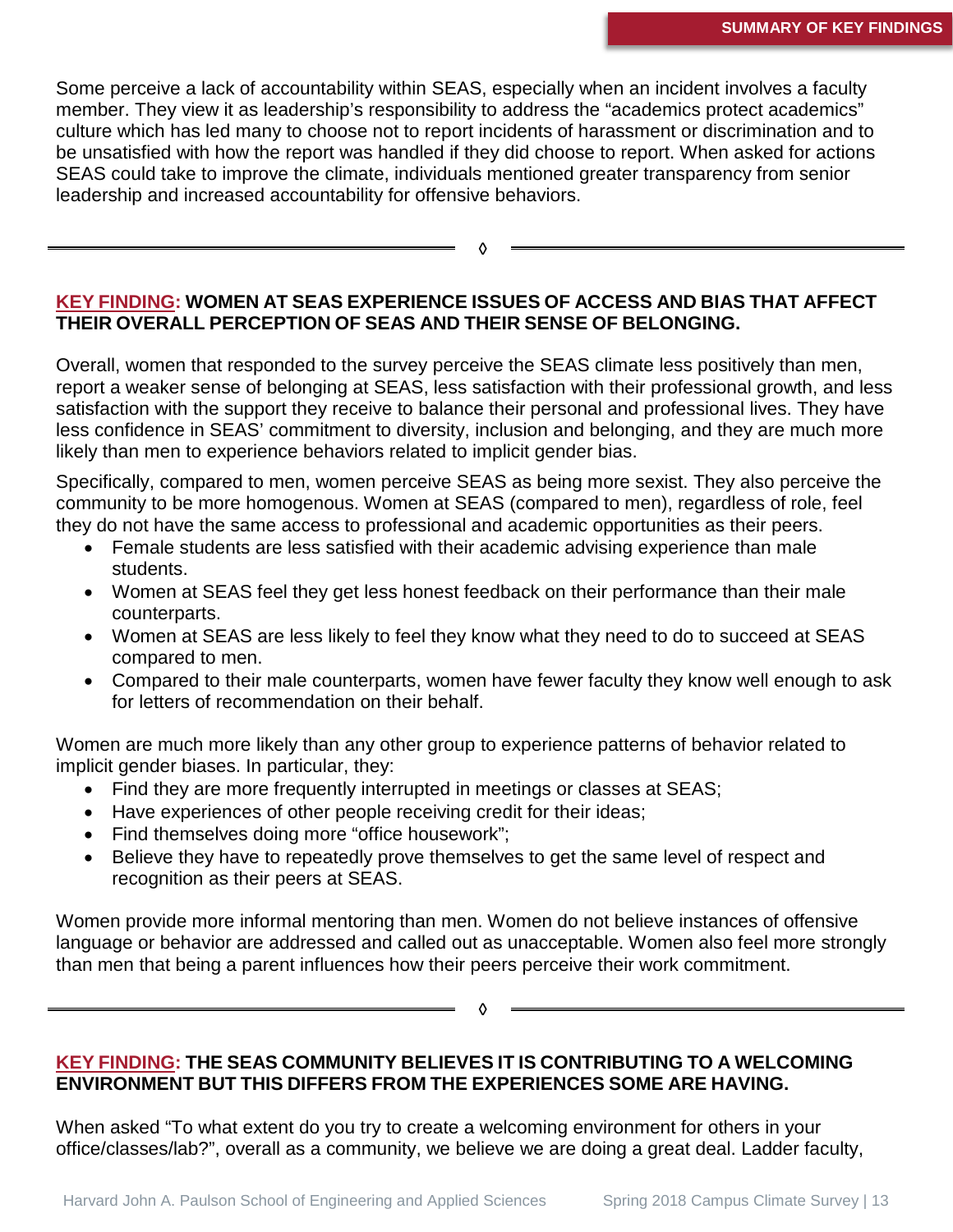non-ladder faculty, and staff (compared to SEAS overall) reported doing more to create a welcoming environment. However, as highlighted under other key findings, certain stakeholder and demographic groups are not experiencing a welcoming environment. Individuals reported incidents of bias, harassment or discrimination, offensive remarks, and other stories of exclusion. Some have considered leaving SEAS, as a result of feeling isolated or unwelcome. The survey data reveals that there is a disconnect between the climate we believe we are creating and the one some are experiencing. Individuals also requested training for students and faculty on bias and what actions positively and negatively impact students.

◊

### **KEY FINDING: THE FEELING OF A HIERARCHICAL CULTURE NEGATIVELY IMPACTS BELONGING, INCLUSION, AND INTERPERSONAL INTERACTIONS.**

In open-ended responses, members of the community spoke candidly about an "us vs. them" culture and a "class" system that exists within SEAS. Staff, students, and researchers highlighted negative interactions with faculty as accepted behavior. These interactions have a negative impact on one's mental health, trust in senior leadership, and decision of whether to report offensive behaviors. Individuals believe this structure influences how resources are allocated, whether their contribution to the SEAS mission is recognized, and how harassment or discrimination reports are handled. Some are skeptical that this structure will change but appreciate situations where it is challenged, such as, when bias and offensive behaviors are addressed directly or a staff member can see how their feedback was used in a decision-making process. These behaviors increase an individual's sense of belonging and help to mitigate the hierarchical culture people currently experience.

#### **KEY FINDING: THERE IS A NEED FOR MORE PRODUCTIVE AND INCLUSIVE DIALOGUE AND COLLABORATION AROUND DIFFERENT VIEWPOINTS AND BACKGROUNDS.**

◊

Members of the SEAS community do not feel they have been strongly encouraged to think seriously and analytically about religion or belief systems, disability, sexual orientation, or political beliefs. Respondents also said they have not been strongly encouraged to interact in a meaningful way with individuals who have a disability. Undergraduate students reported feeling less encouraged to think about these topics compared to SEAS overall and reported having less interaction with people who have different aspects of identity such as: cultures outside the United States, nationality, sexual orientation, race or ethnicity, immigrants, religion, and disabilities that are not readily apparent.

When asked for situations that made them feel like they didn't belong or were excluded, individuals provided stories of feeling silenced when their academic perspectives and political beliefs differed from others. Some respondents reported that their views have been mocked and disregarded. Students chose SEAS because they believed the community would support multidisciplinary pursuits but some have experienced interactions that are contrary to this aspect of the SEAS mission. People requested spaces to share their experiences and have difficult dialogue. For these dialogues to be productive, individuals need to respect the diversity of all viewpoints and not assume others have the same beliefs.